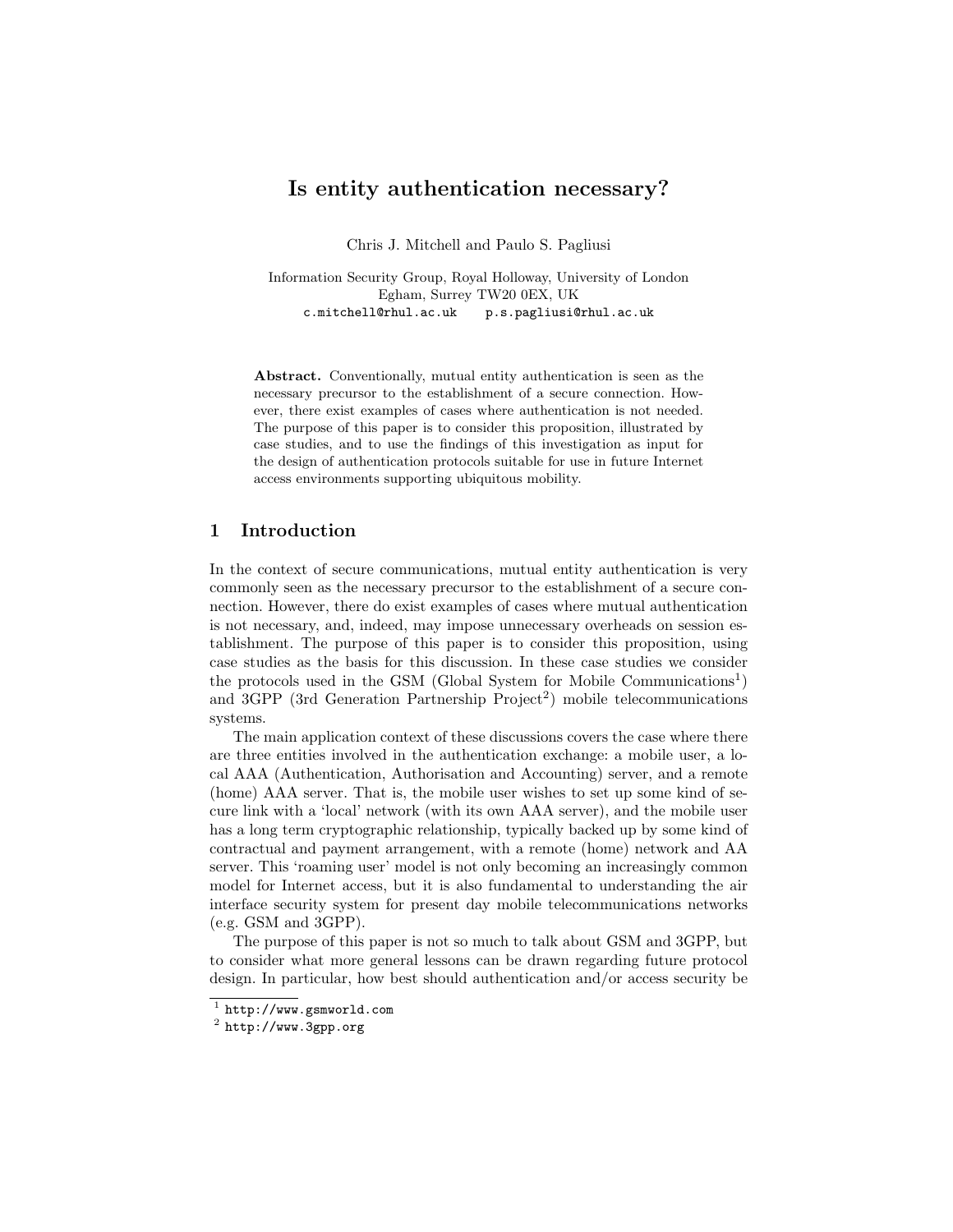designed in the scenario where a mobile user wishes to access the Internet via a multiplicity of different network types? The recently inaugurated IETF PANA (Protocol for carrying Authentication for Network Access<sup>3</sup>) work will provide a general framework for the exchange of authentication messages in this mobile scenario, but will not address the question of exactly how access security should operate. Other relevant work includes the ongoing IST-Shaman project<sup>4</sup>.

### 2 Entity authentication and key establishment

Before proceeding we need to establish some terminology. We use definitions from the Handbook of Applied Cryptography (HAC), [1], and, where relevant, we indicate the relevant section number from the HAC in brackets after the definition.

Entity authentication is the process whereby one party is assured of the identity of a second party involved in a protocol, and that the second has actually participated (10.1.1). Either one or both parties may corroborate their identities to each other, providing, respectively, unilateral or mutual authentication  $(10.1.2).$ 

We are particularly concerned here with the case where a protocol simultaneously provides entity authentication (unilateral or mutual) and session key establishment, where this session key (or keys) is used to protect data subsequently transferred. Key establishment is a process or protocol whereby a shared secret becomes available to two or more parties, for subsequent cryptographic use (12.2.1). Key authentication (sometimes also called implicit key authentication) is the property whereby one party is assured that no other party aside from a specifically identified second party (and possibly additional identified trusted parties) may gain access to a particular secret key  $(12.2.1)$ . Key confirmation is the property whereby one party is assured that a second party actually has possession of a particular secret key (12.2.1). Explicit key authentication is the property obtained when both (implicit) key authentication and key confirmation hold (12.2.1).

A further property, desirable in some practical applications but not discussed in  $[1]$ , is key freshness. By this we mean the property that the party to a key establishment process knows that the key is a 'new' key. In particular, the party should have evidence that the messages received during the protocol by which the key has been established are 'fresh' messages, i.e. they are not replays of 'old' messages from a previous instance of the protocol.

To see why this property is necessary in addition to implicit or explicit key authentication, consider the following very simple one-pass key establishment protocol. In this protocol we suppose that  $A$  and  $B$  share a long term secret key K. Entity A chooses a session key  $K_s$  and sends it to B in the following message:

 $e_K(K_s||I_B)$ 

 $^3$  http://www.ietf.org/html.charters/pana-charter.html

<sup>4</sup> http://www.ist-shaman.org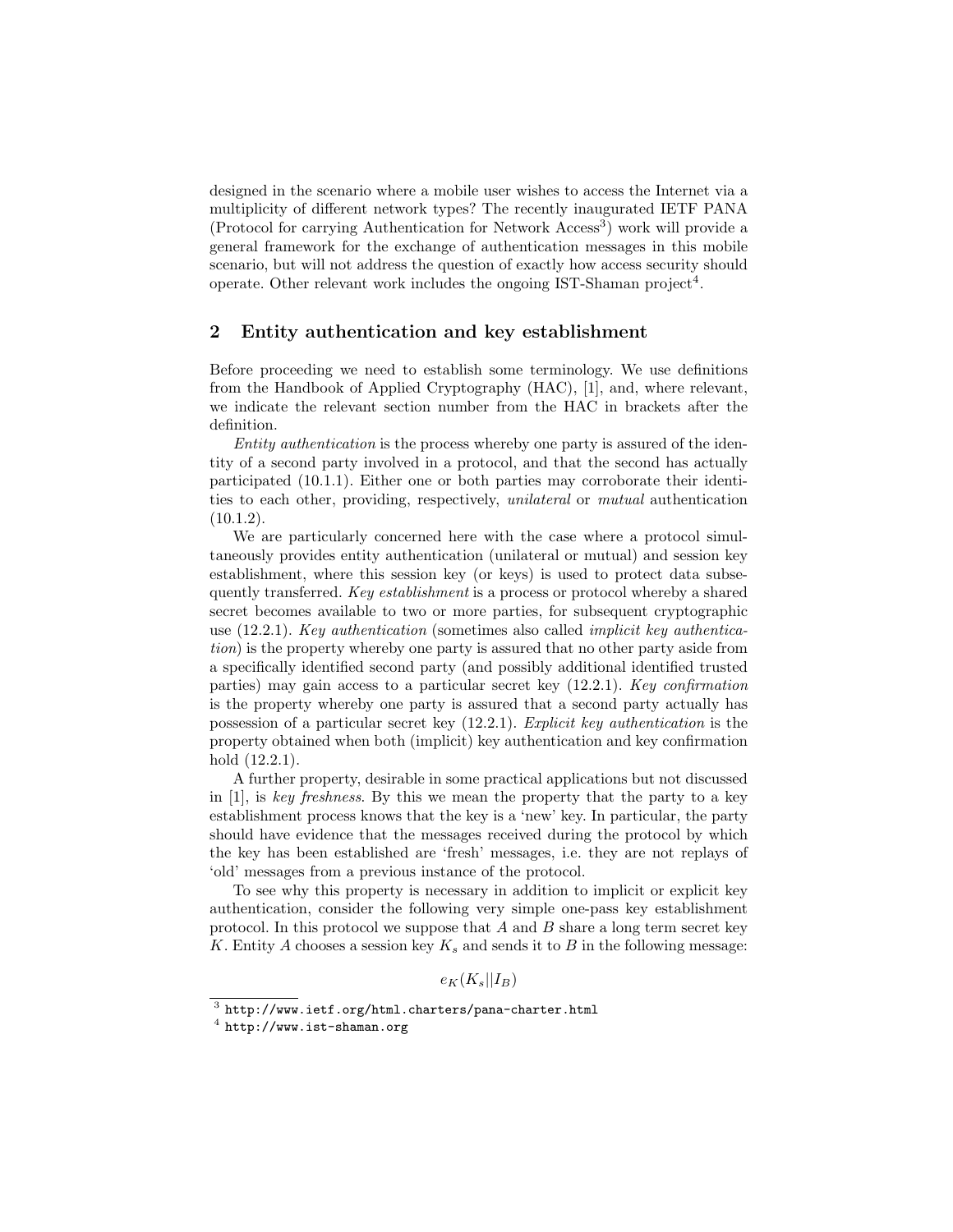where  $e_K(X)$  denotes the encryption of data string X using key K,  $I_B$  is an identifier for party  $B$  and —— denotes concatenation of data items. Note that we suppose here that the encryption algorithm also provides message integrity and origin authentication (e.g. by additionally computing a Message Authentication Code (MAC) using a variant of  $K$  — see, for example, [1]).

This protocol clearly provides (implicit) key authentication to  $B$ , given that we assume that K is known only to A and B. It also provides key confirmation to B, since the inclusion of  $I_B$  means that the message originates from A, and hence A must know  $K_s$ . However it should be clear that the protocol does not provide key freshness, since  $B$  has no way of telling whether the message has just been generated by  $A$ , or is a replay of a message sent by  $A$  at any time since K was first established. Of course, this lack of key freshness can easily be rectified by including a time stamp or sequence number within the scope of the encrypted message.

The absence of key freshness would enable an interceptor to force  $B$  to keep re-using an 'old' session key, which might have been compromised. It would therefore seem reasonable to make key freshness a requirement for most applications of key establishment protocols. In fact it turns out that the absence of key freshness is a possible source of weakness in the GSM protocol, as we discuss below.

To conclude this discussion, we note that the two critically important properties for most key establishment protocols would appear to be (implicit) key authentication and key freshness. Explicit key authentication is not always so important, and is, in any case, achieved once a party receives evidence of use of a key.

# 3 Case study I: GSM

We start by considering the GSM air interface security features. For a more detailed discussion of these features see, for example, [2] or [3]. Note that we are concerned here exclusively with the protocol design for GSM, and not with the security of the algorithms used; for a summary of the current security status of the GSM algorithms see, for example, [2].

#### 3.1 Outline of scheme

The GSM air interface authentication protocol, i.e. the security protocol used across the wireless path between mobile and network, takes place between a mobile telephone (actually the Subscriber Identity Module (SIM) within the telephone) and the network with which it is currently registered, i.e. the network which the mobile is using to make and receive calls. This is performed with the assistance of the mobile user's 'home network', which originally supplied the SIM. These three entities respectively fit the roles of mobile user, local AAA server, and home AAA server described above.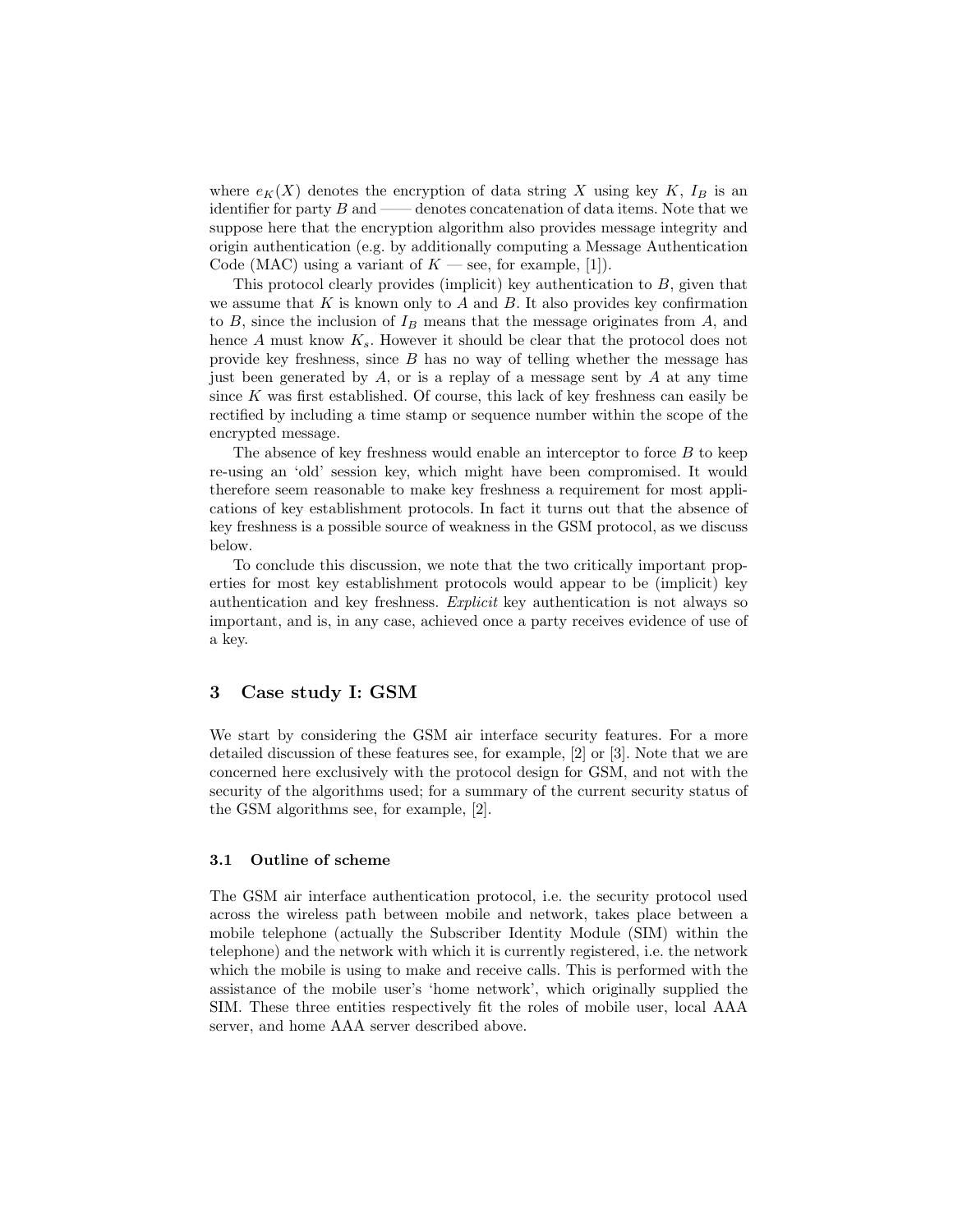The SIM and the home network share a long term secret key,  $K_i$ . When a mobile user first registers with a new network, this network approaches the home network of the user to request the information necessary to perform the air interface authentication protocol. This information is provided in the form of 'triplets',  $(N, R, K_c)$ , where N is a random challenge (or nonce), R is the expected response to this challenge, and  $K_c$  is a secret session key, to be used to encrypt voice data exchanged between the mobile and the visited network<sup>5</sup>. Both  $R$  and  $K_c$  are computed as functions of  $N$  and the long-term secret key  $K_i$ .

To conduct the air interface authentication protocol, the visited network sends the mobile the challenge  $N$ . The mobile uses its stored value of  $K_i$  to compute  $R$  and  $K_c$ , and sends  $R$  back to the network. The network compares the received value of  $R$  with the value in the triple provided by the home network, and if the two agree then the mobile is deemed to have been authenticated. If encryption of the air interface link is required (this decision is made by the network) then the key  $K_c$  is used for this purpose.

#### 3.2 Properties of scheme

We provide only a brief analysis of the scheme. For a more detailed analysis see, for example, [4] or [2].

First observe that the long term secret key  $K_i$  is not passed to the visited network. This to some degree limits the trust required in the visited network. Also, since the computation of R and  $K_c$  from N and  $K_i$  is only performed by the SIM and the home network, the cryptographic algorithms used can be network specific.

The protocol provides unilateral authentication of the mobile to the local network. The protocol also provides (implicit) key authentication to the mobile user, since the key  $K_c$  is computed using a long term secret known only to the SIM and the home network. However, the protocol does not provide key freshness to the mobile, since the mobile has no way of determining whether  $N$  is a 'fresh' challenge. Indeed, when the local network has run out of triplets and cannot, for some reason get access to any more triplets from the home network, it is allowed to re-use them.

#### 3.3 Analysis

It has been stated on many occasions that the fact that GSM only provides unilateral authentication, i.e. of mobile to base station but not vice versa, is to blame for certain known security weaknesses with GSM. These weaknesses have been widely documented — see, for example,  $[1, 4]$ . They include the possibility of a false base station interposing itself between the genuine base station and the mobile, and using this to monitor all traffic passing to and from the mobile.

 $5$  N and R are commonly referred to as 'RAND' and 'XRES'/'SRES' respectively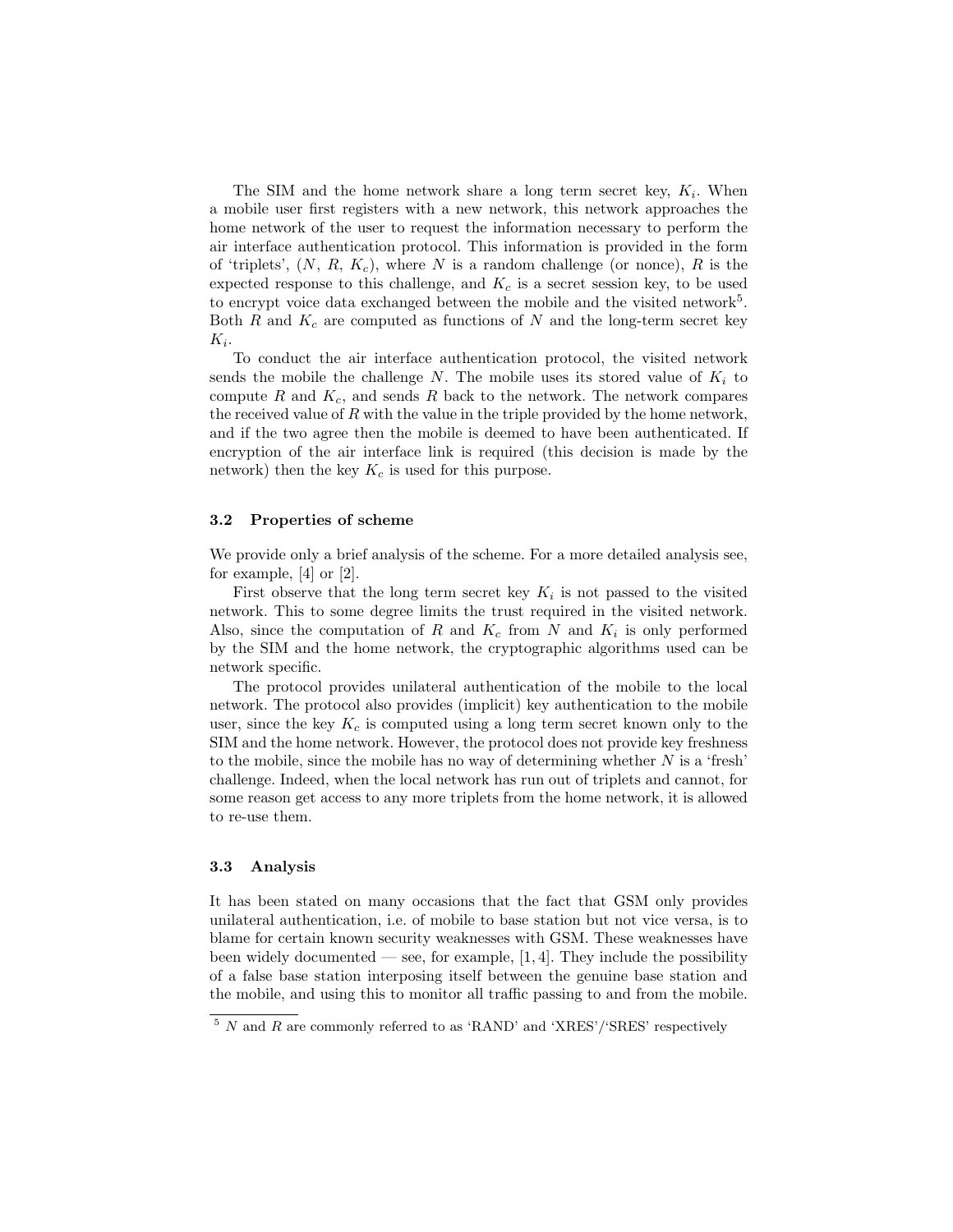However, detailed analysis of these GSM weaknesses reveals that adding base station authentication to GSM will not necessarily prevent these problems. A false base station could still insert itself between the mobile and genuine base station after a mutual authentication process, since there is no integrity protection for the exchanged traffic. Note also that adding routine integrity protection to the air interface link would not really be viable, since the air interface link is subject to a high level of errors. Deleting all traffic containing errors is not an acceptable strategy, since digitised speech can 'survive' a modest number of transmission errors; that is, enforcing integrity protection would potentially transform a poor quality but usable speech channel into no channel at all.

In fact, the interposition attack would normally be made pointless by routine GSM encryption. However, problems arise because the base station instructs the mobile whether or not to use encryption. A 'false' base station can therefore tell the mobile not to employ encryption, which gives rise to one of the main causes of weakness in the GSM scheme.

One solution to this problem is to provide integrity protection for certain security-critical signalling messages sent across the air interface, notably including the 'cipher enable/disable' messages, and this is precisely the solution adopted in 3GPP (see below). This integrity protection can be based on the session key (or keys) established during the air interface authentication protocol. This leads us to a second problem with GSM, namely the lack of key freshness for this protocol already mentioned above.

This lack of key freshness means that if a malicious third party ever obtains a valid triplet  $(N, R, K_c)$  for a mobile, then this can be used to launch an effective false base station attack without suppressing encryption on the radio path. This is discussed in more detail in [4].

### 4 Case study II: 3GPP

We next consider a much more recent air interface authentication protocol, designed as part of the 3GPP system. This protocol, specified in [5], has very similar objectives to the GSM protocol and, like GSM, is based on secret key cryptography. In fact, the design of the 3GPP protocol is closely based on the GSM scheme, taking into account the known problems with the GSM protocol.

#### 4.1 An enhanced GSM protocol

Before giving a description of how 3GPP operates, we give an example of an 'enhanced' version of GSM. This example is not a serious proposal for adoption, but is intended to help explain the details of the 3GPP design, and what could go wrong if some of the features were not present.

Suppose that the mobile user's 'User Services Identity Module' (USIM), i.e. the successor to the GSM SIM, is equipped with a sequence number  $S$  (initially set to zero) as well as a long term shared secret  $K_i$ . Instead of providing triplets to the visited network, the home network provides 'quadruplets'  $(N, R, K_c, S)$ ,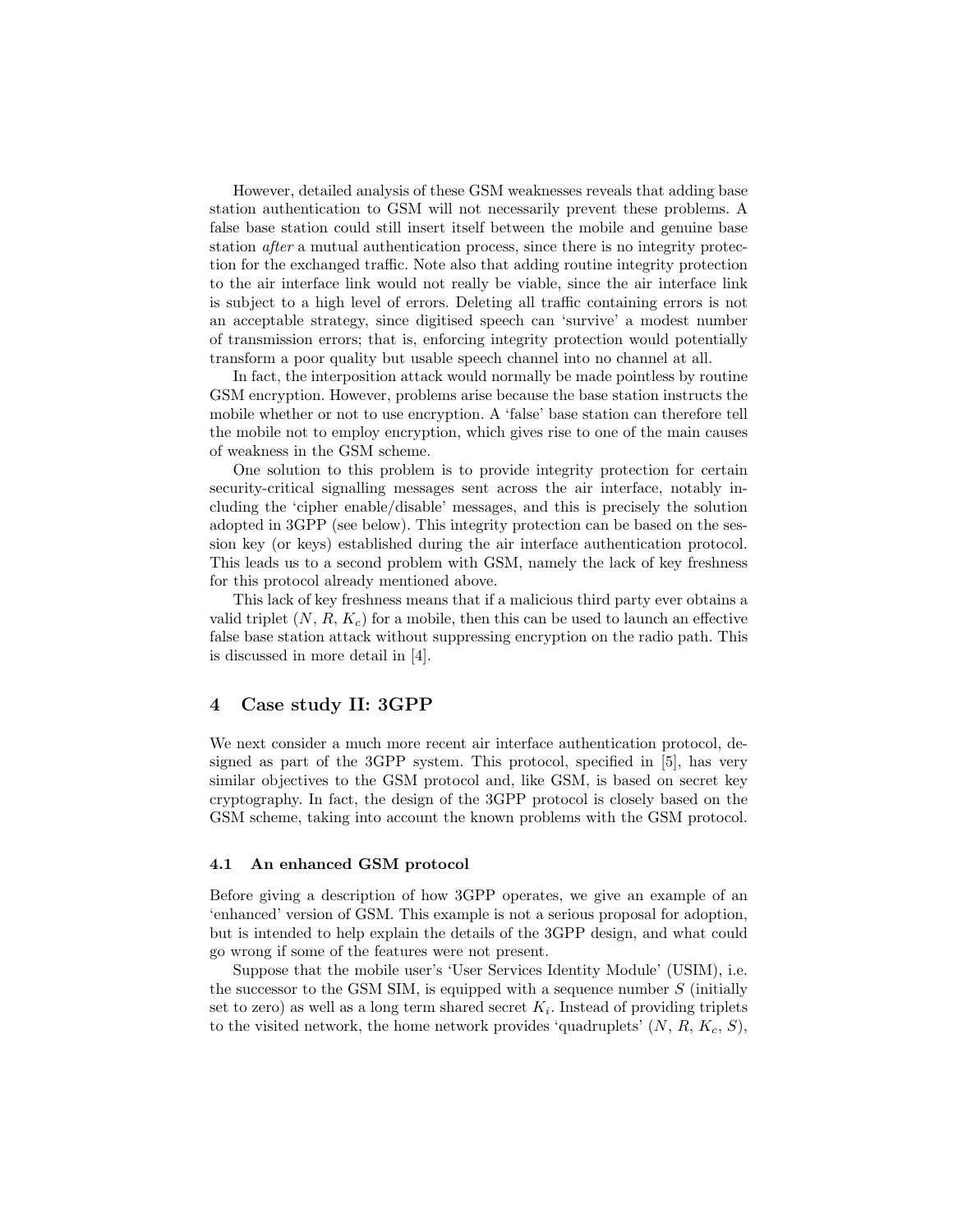where N is as before, R and  $K_c$  are as before except they are a function of S (as well as N and  $K_i$ ), and S is a sequence number. The home AAA server keeps a record of S for each mobile user, and generates quadruplets with monotonically increasing sequence numbers. (Note that the same effect can be achieved without keeping a database of sequence numbers - see, for example, [6]).

To authenticate the mobile, the visited network sends the challenge and serial number to the mobile (i.e. N and S). As long as S is larger than any previously received sequence number, the mobile accepts it, updates its stored sequence number, and computes the response R (and the session key  $K_c$ ) as a function of  $N, S$  and  $K_i$ . This revised protocol now provides key freshness, since the mobile can check that  $S$  is fresh and moreover the session key is a function of  $S$ .

To address the other problem with GSM discussed above, a second session key could also be derived at the same time, and used to protect the integrity of security-critical signalling messages. By this means the major weaknesses of GSM could be addressed.

However, there is one major problem with this solution. That is, there is a trivial and fatally serious denial of service (DoS) attack. An attacker can simply send a very large (maximal) sequence number  $S$  to a mobile, along with an arbitrary challenge N. The mobile will set its stored sequence number to this very large value, and will thereafter never accept any more challenges from the genuine base station. The existence of this DoS attack motivates the slightly more complex design of the actual 3GPP protocol, which we now describe.

#### 4.2 Outline of 3GPP authentication

As in the 'enhanced GSM' protocol, the mobile user's USIM is equipped with a sequence number  $S$  (initially set to zero) as well as a long term shared secret  $K_i$ . Instead of providing triplets to the visited network, the home network provides '6-tuples'  $(N, R, K_c, K_a, S, M)$ , where N, R and  $K_c$  are as in GSM,  $K_a$  is a second session key derived like  $K_c$  as a function of N and  $K_i$  (the long term secret key),  $S$  is a sequence number, and  $M$  is a MAC computed with data input a concatenation of  $N$  and  $S$ , and with secret key input  $K_i$ , the long term secret  $key<sup>6</sup>$ . As above, the home AAA server keeps a record of S for each mobile user, and generates 6-tuples with monotonically increasing sequence numbers.

To authenticate the mobile, the visited network sends the challenge, serial number and MAC to the mobile (i.e.  $N$ ,  $S$  and  $M$ ). The mobile first checks the MAC. If the MAC verifies correctly, and as long as  $S$  is larger than any previously received sequence number, the mobile accepts it, updates its stored sequence number, and computes the response  $R$  (and the session keys  $K_c$  and  $K_a$ ) as a function of N and  $K_i$ .

 $6 N$ , R, K<sub>c</sub>, K<sub>a</sub>, S and M are commonly referred to as 'RAND', 'XRES'/'SRES', 'CK', 'IK', 'SQN' and 'MAC' respectively, and the concatenation of S and M is commonly referred to as 'AUTN'. Note also that the above is a slightly simplified description of 3GPP authentication — in the actual scheme the sequence number  $S$ is sent encrypted to prevent it revealing the identity of the mobile user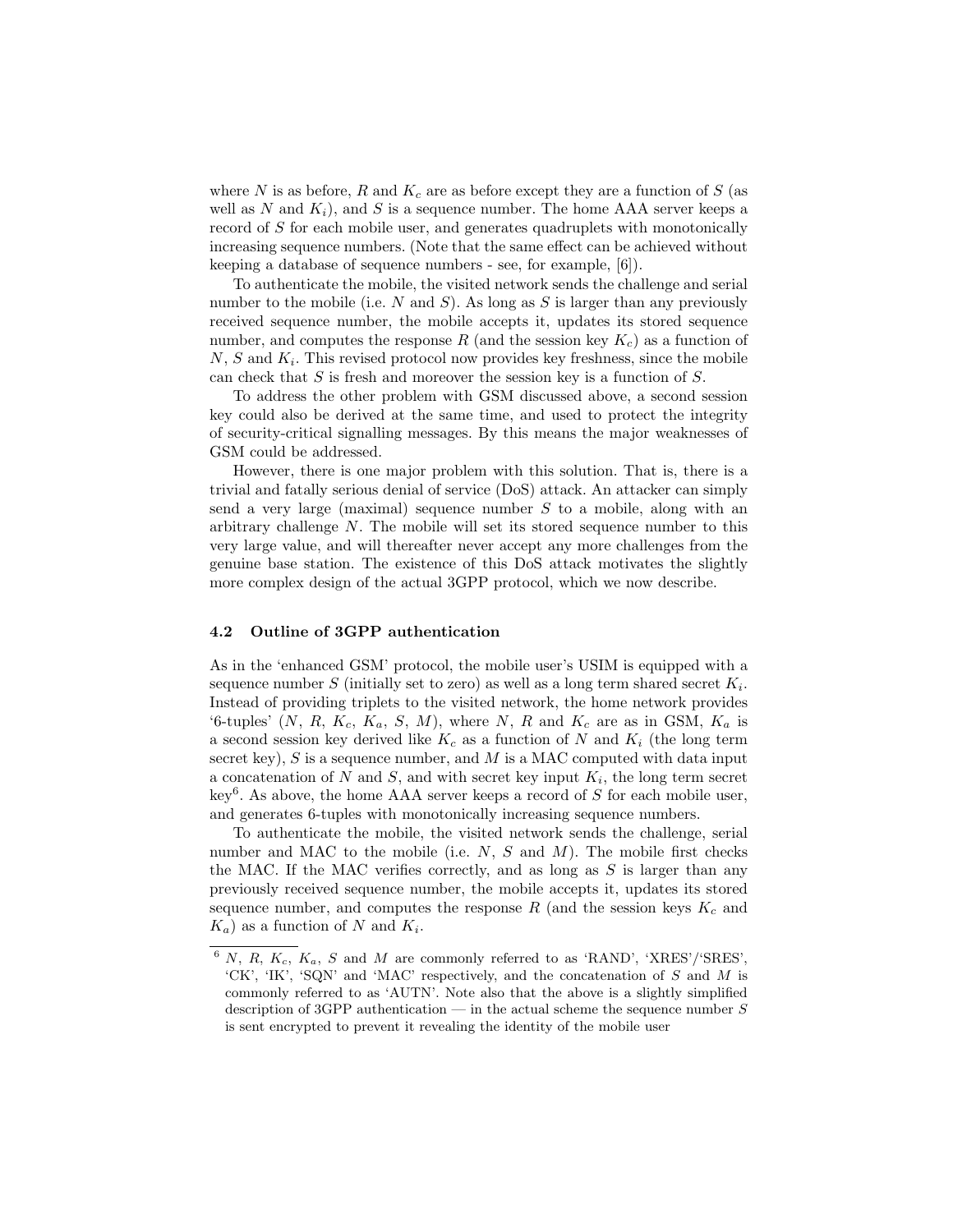The 3GPP protocol provides key freshness, since the mobile can check that S is fresh and moreover the challenge N is 'bound' to S by the MAC  $M$ . Thus, since the session keys are functions of  $N$ , they are also guaranteed to be fresh.

The session key  $K_c$  is used to encrypt data sent across the channel (just as in GSM) and  $K_a$  is used in parallel to protect the integrity of security-critical signalling messages. By this means the major weaknesses of GSM are addressed.

#### 4.3 Properties of the 3GPP protocol

The 3GPP protocol clearly does not suffer from the DoS attack to which the 'enhanced GSM' protocol is prone, because of the presence of the MAC M. The 'false base station in the middle' problems are removed by providing data integrity and data protection for security-critical signalling messages from the base station to the mobile, including the message to enable encryption (this latter message is mandatory, so simply deleting it will not be an effective attack).

It is also worth noting that providing integrity protection for signalling messages without simultaneously providing key freshness would not be sufficient to deal with attacks arising from compromise of old session keys.

Finally note that it is the provision of key freshness combined with signalling integrity, not local network authentication, that prevents the false base station attacks to which GSM is prone. Nevertheless, and unlike GSM, mutual authentication is provided in 3GPP. This is because the inclusion of a MAC in the message sent to the mobile from the network enables the mobile to authenticate the source of the message, and the sequence number enables the message to be checked for freshness.

This would appear to undermine the main thesis of this paper, i.e. that mutual entity authentication is not always necessary. However we claim that the provision of network authentication to the mobile in 3GPP is essentially an accident. That is, it is provided only as an accidental by-product of the provision of other necessary security services. To support, this claim, first observe that the 'enhanced GSM' protocol in Section 4.1 does potentially deal with the main GSM problems, as long as it is used in conjunction with signalling integrity - the only problem with this protocol is the 'new' issue of a serious DoS attack. Secondly, in the next section we present a protocol which meets all the requirements of the 3GPP scenario without providing authentication of the network to the mobile and which is not prone to a DoS attack.

#### 4.4 Other remarks

In fact there are additional advantages of the 3GPP protocol structure (as compared to the 'enhanced GSM' protocol), specific to the 3GPP operational environment. One potential advantage of sending the MAC M (apart from DoS prevention) is that it avoids the need to use  $S$  in calculating the session keys. This might be important for GSM/3G interoperation. In the 3GPP protocol, where the session keys are based on  $N$  and the long term secret  $K_i$  only, the GSM authentication triplet can be derived from the 3G authentication 6-tuple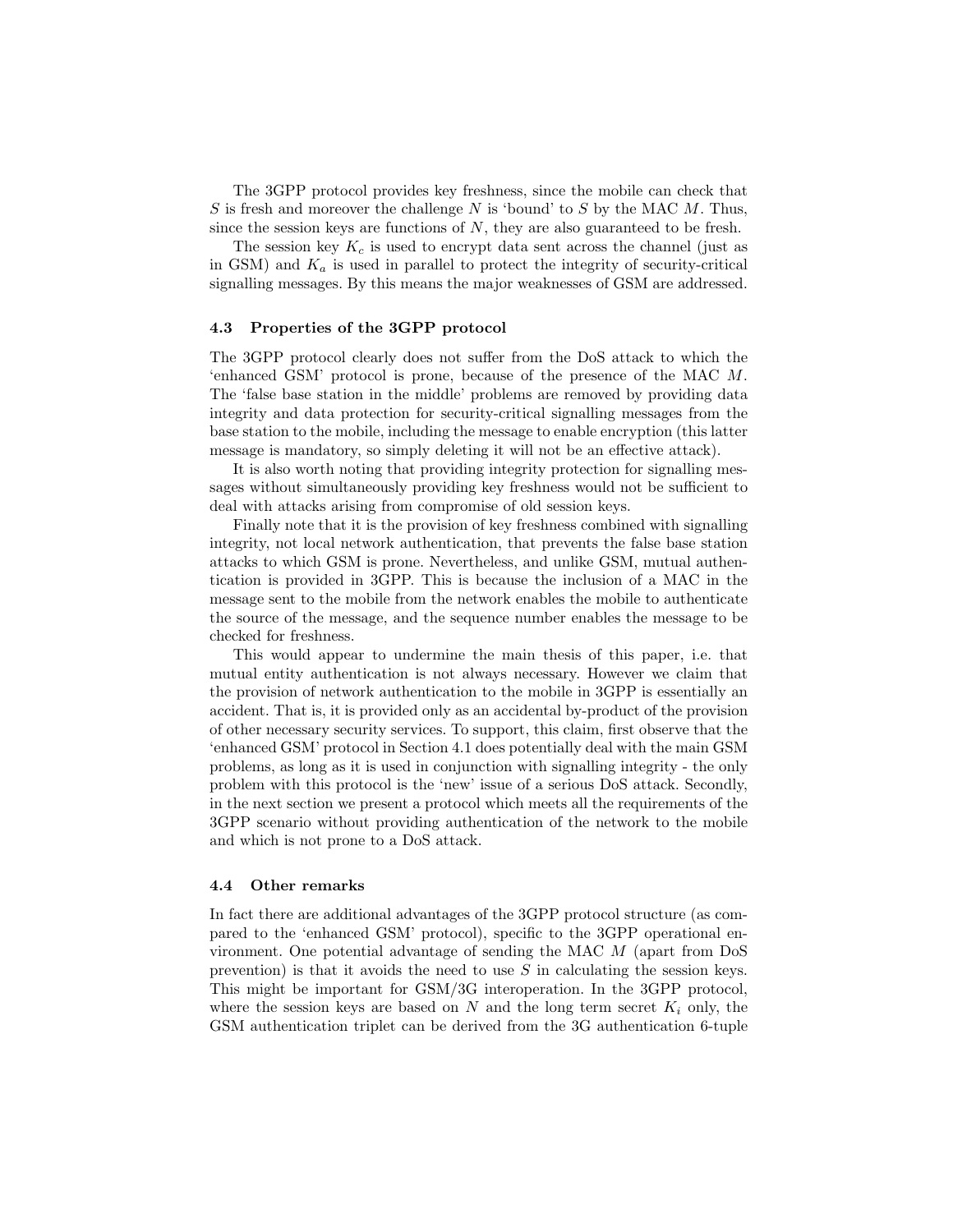by simply ignoring  $S$  and  $M$ , and using a simple conversion function to derive a 64-bit GSM  $K_c$  from the two 128-bit keys  $K_c$  and  $K_a$ . This is important because dual mode mobiles will have to work in GSM networks which cannot handle 3G authentication 6-tuples.

One other reason for the MAC M is that it can be used to protect the 'AMF' field. AMF is an undefined data string concatenated with  $S$  which may be used for operator specific commands to the card.

### 5 Case study III: 3GPP-like protocols

We now briefly consider another 3GPP-like protocol. The main motivation for presenting this protocol is to show that the distinction between the need for specific properties for an established key and mutual authentication is real. In particular, because 3GPP provides mutual authentication, the suspicion might arise that the only way in which key freshness and key authentication can sensibly be obtained is to use a mutual entity authentication protocol.

The mobile user's USIM is here assumed to possess a clock synchronised to the clock of the network, as well as a long term shared secret  $K_i$ . Instead of providing 6-tuples to the visited network, the home network provides '5-tuples'  $(N, R, K_c, K_a, T)$ , where N and R are as in 3GPP,  $K_a$  and  $K_c$  are derived as a function of N, T and  $K_i$  (the long term secret key), and T is a timestamp. This scheme requires 5-tuples to be used within a short period of their generation, as the mobile will check that  $T$  is current.

To authenticate the mobile, the visited network sends the challenge and timestamp to the mobile (i.e.  $N$  and  $T$ ). The mobile first checks the timestamp to see if is within the 'window of acceptance'. If so, the mobile accepts it and computes the response R (and the session keys  $K_c$  and  $K_a$ ) as a function of  $N, T$  and  $K_i$ .

The 3GPP protocol provides key freshness, since the mobile can check that T is fresh and moreover the session keys are functions of T. Just as in 3GPP, the session key  $K_c$  is used to encrypt data sent across the channel (just as in GSM) and  $K_a$  is used in parallel to protect the integrity of security-critical signalling messages. Finally, this scheme is not prone to the DoS attack, since the mobile will not reset its clock.

However, the protocol clearly does not enable the mobile to authenticate the network. Thus clearly entity authentication is not always required in order to establish key freshness and key authentication. However, this protocol is not a serious candidate for use in the 3GPP scenario, since assuming synchronised clocks (and the accompanying management overhead) is not reasonable in this environment.

### 6 Future systems

One issue which we have not examined in detail here is the fact that, in any mobile user scenario, there would appear to be a need to delegate some ac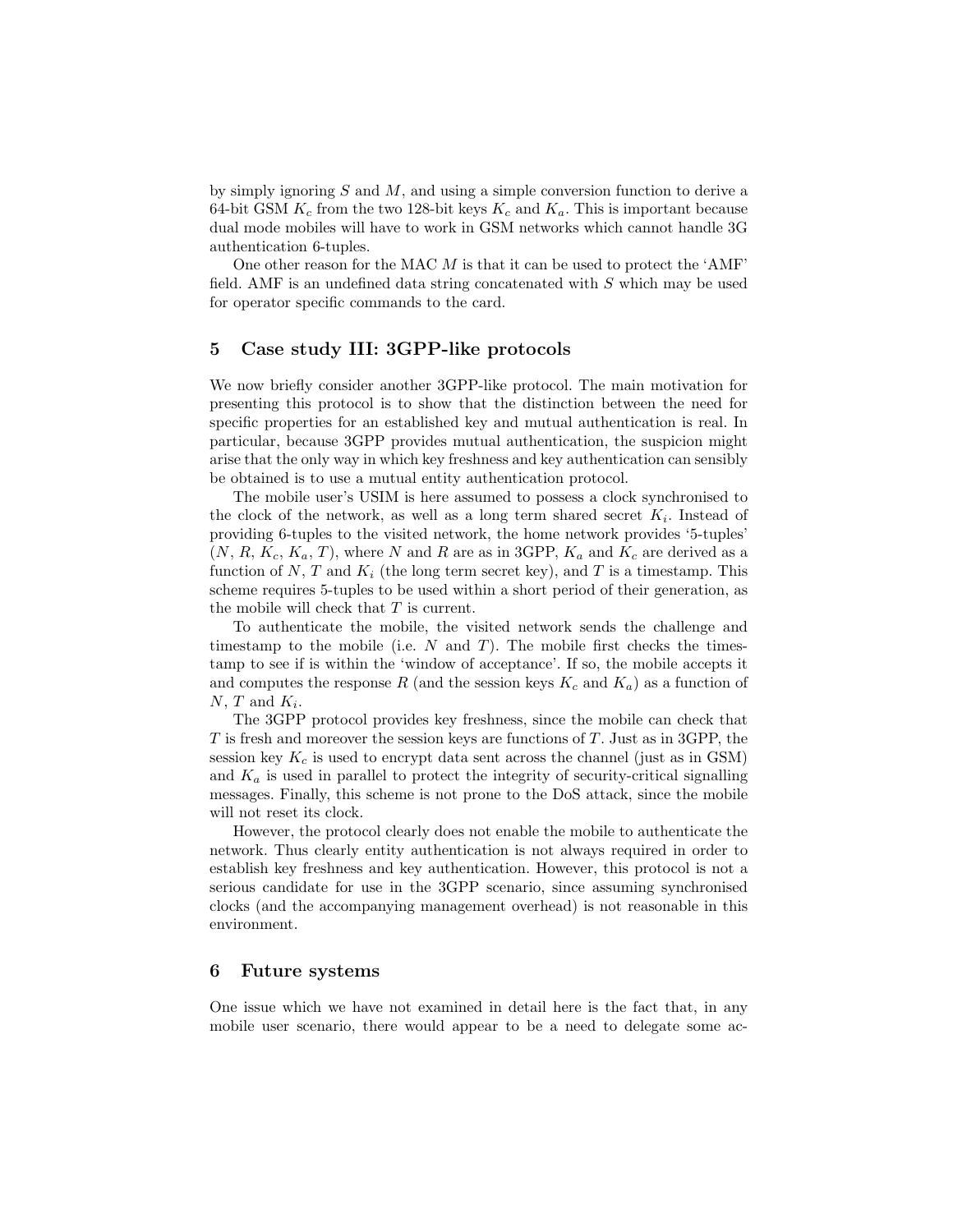cess security functions from the 'home' AAA server to the visited network AAA functionality. The question remains open as to how best this should be done, especially bearing in mind possible anonymity requirements and trust issues. (Anonymity is an issue partially dealt with by GSM, and more thoroughly provided by 3GPP, but is beyond the scope of this paper).

Exactly what security services are really required for which protocols, in particular is mutual authentication a genuine requirement, and how much of the provision of these services should be delegated to the visited network? Whilst 3GPP might provide a model for a solution based on symmetric cryptography, how should we solve the same types of problem using asymmetric cryptographic techniques? This latter question appears to be of importance, because of the advantages to be gained from the use of public key techniques in scenarios where the number of entities proliferates, and there is no single model for establishing bilateral trust relationships, e.g. as in the PANA workgroup scenarios.

# 7 Concluding remarks

By considering a number of example protocols, we have provided evidence for the view that entity authentication is not always an essential precursor for the establishment of secure communications. In the case of GSM, it is often claimed that the lack of mutual entity authentication is the source of certain well known problems. However, it is clear that not only is this not the case, but also mutual authentication on its own will not solve the problems.

We have further argued that, in the typical case, the most important issue is to ensure that the properties of (implicit) key authentication and key freshness are provided for any established session keys. These session keys can be used to protect the integrity of security-sensitive data exchanged during the session, thereby preventing 'man in the middle' attacks.

Of course, key freshness can be obtained 'for free' if the key establishment process is embedded within a mutual entity authentication protocol. Indeed, it is this fact that may perhaps be responsible for the fact that the issue of key freshness is not widely discussed in the literature examining key establishment protocols (notably it is omitted from the discussion in [1]). However, the importance of the key freshness property means that, if protocols are designed which do not provide mutual authentication, then it is vital that the provision of key freshness is carefully checked.

# 8 Acknowledgements

The authors would like to acknowledge the many helpful insights and corrections provided by Peter Howard, Keith Martin, Kenny Paterson and Scarlet Schwiderski-Grosche. The authors would also like to thank all the participants in the IST Shaman project for their advice and encouragement.